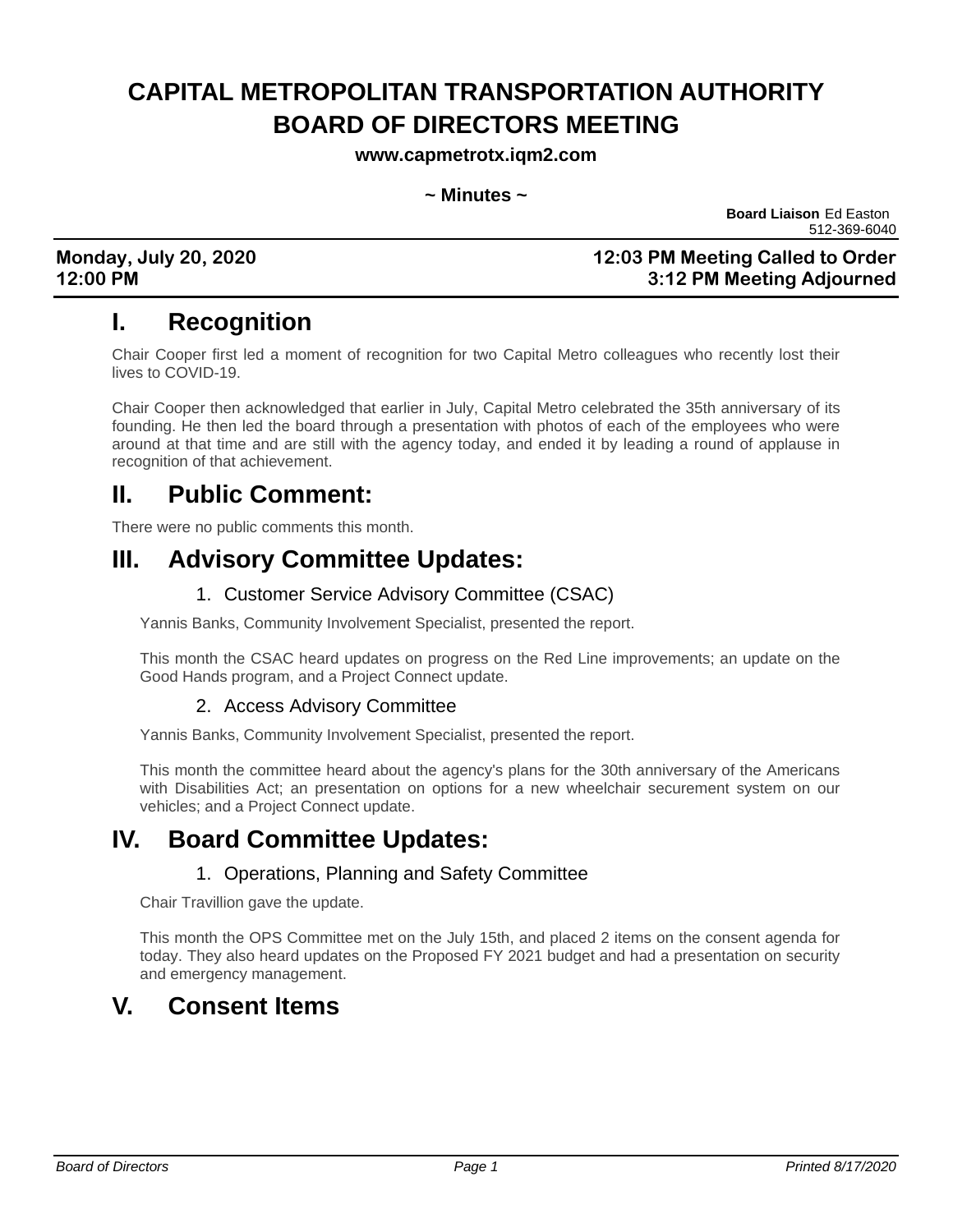| <b>RESULT:</b>   | <b>ADOPTED [UNANIMOUS]</b>                                             |
|------------------|------------------------------------------------------------------------|
| <b>MOVER:</b>    | Jeffrey Travillion, Board Member                                       |
| <b>SECONDER:</b> | Eric Stratton, Board Secretary                                         |
| AYES:            | Mitchell, Cooper, Garza, Kitchen, Renteria, Travillion, Stratton, Hill |

1. Approval of minutes from the June 10th, 2020 and June 22, 2020 board meetings.

2. Approval of a resolution authorizing the President & CEO, or his designee, to finalize and execute a one-year contract extension with MTM Inc. in an amount not to exceed \$339,971 for continued administration of functional assessments for the MetroAccess Eligibility Department.

3. Approval of a resolution authorizing the President & CEO, or his designee, to finalize and execute a contract with Luminator Technology Group to purchase vehicle video systems for 272 revenue vehicles over an 18-month term, in an amount not to exceed \$2,968,870.

## **VI. Action Items:**

1. Approval of a resolution authorizing the President & CEO, or his designee, to finalize and execute a contract with Weaver and Tidwell LLP for Quadrennial Performance Audit services for a period of one hundred and eighty calendar days in an amount not to exceed \$180,610.

Vice President of Internal Audit Terry Follmer presented this item.

Texas Transportation Code requires the agency to undergo a quadrennial review every four years, and an independent, third-part consulting firm is required to perform this review. We expect the firm to complete this review towards the end of 2020 or beginning of 2021, and we expect to be ready to present it to the board in February, 2021.

| <b>RESULT:</b>   | <b>ADOPTED [UNANIMOUS]</b>                                             |
|------------------|------------------------------------------------------------------------|
| <b>MOVER:</b>    | Terry Mitchell, Board Member                                           |
| <b>SECONDER:</b> | Sabino Renteria, Board Member                                          |
| AYES:            | Mitchell, Cooper, Garza, Kitchen, Renteria, Travillion, Stratton, Hill |

2. Approval of a resolution authorizing the President & CEO, or his designee, to extend an Interlocal Agreement (ILA) with Austin Community College for student and employee transit passes that establishes a pay-per-ride arrangement for paratransit, rail and fixed-route bus services for the months of June 2020 through December 2020 and that establishes, for the months of January 2021 through August 2021, a flat-fee for paratransit, rail and fixed-route bus services of \$36,215 per month.

CFO Reinet Marneweck presented this item.

This agreement has a success to date, and in the year that ended FY 2019 , ACC ridership was up by 20%. This extension includes accommodations due to the COVID-19 pandemic, which would waive invoicing for rides taken during the period of free fares in April and May, and establish a pay-per-ride arrangement from the period June to December, 2020 due to lower ridership. The terms of the agreement would go back to the previous terms beginning in January, 2021.

Chair Cooper gave kudos the team for continuing this valuable relationship with ACC.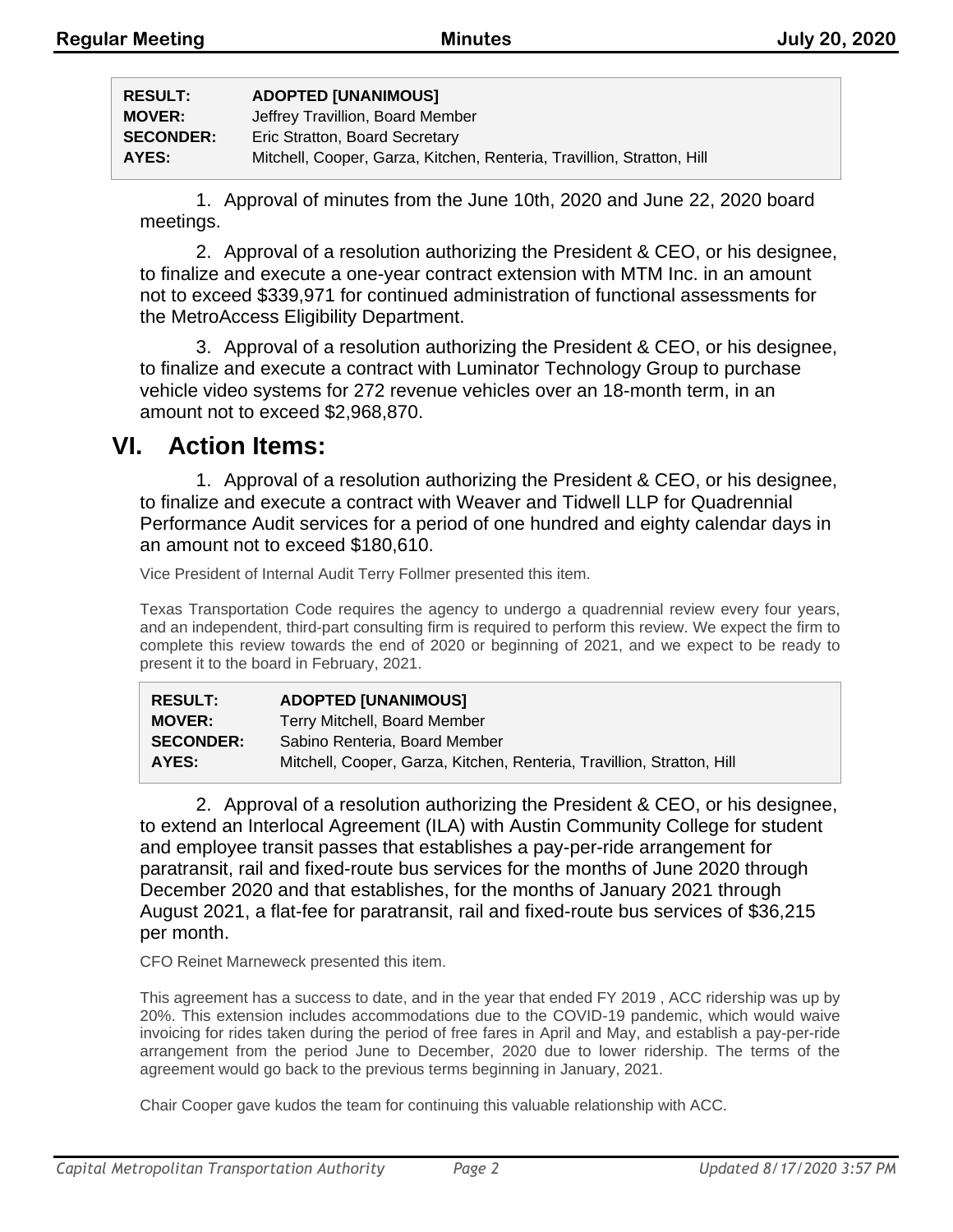| <b>RESULT:</b>   | <b>ADOPTED [UNANIMOUS]</b>                                             |
|------------------|------------------------------------------------------------------------|
| <b>MOVER:</b>    | Ann Kitchen, Board Member                                              |
| <b>SECONDER:</b> | Jeffrey Travillion, Board Member                                       |
| AYES:            | Mitchell, Cooper, Garza, Kitchen, Renteria, Travillion, Stratton, Hill |

3. Approval of a resolution authorizing the President & CEO, or his designee, to finalize and execute a contract with KPMG, LLP for Enterprise Resource Planning (ERP) Consulting services for a base period of one year and one twenty-four-month option period in an amount not to exceed \$2,381,291.

CFO Reinet Marneweck presented this item.

Capital Metro currently uses Microsoft Dynamics AX 2012 as our ERP system, but this is no longer being actively updated by the vendor. Staff does not have the expertise to guide the process of selecting a replacement for this mission-critical system. This consultant would help guide the agency through the selection and implementation process.

Board Member Renteria asked about the lifespan of software systems such as these. Reinet replied that it can be nearly indefinite if you choose the right system and perform the relevant updates along the way.

Board Member Stratton asked about the overall costs of ERP systems and budget timing. Reinet replied that for an agency of our size the costs could range anywhere from \$2 to \$6 million. We hope that this consultant will help us identify the best fit for our agency.

Board Member Travillion asked about the options of migrating our current system to one of the more current cloud-based systems. Reinet pointed out that we have been told that migrating to the Microsoft cloud-based system would likely cost as much as the purchase of a new system. There are also deficiencies in the current system that we hope a new system will address.

Board Member Travillion asked if the board could be kept updated on the direction that the project is headed. Reinet agreed that she would update the board after the alternative analysis is performed.

| <b>RESULT:</b>   | <b>ADOPTED [UNANIMOUS]</b>                                             |
|------------------|------------------------------------------------------------------------|
| <b>MOVER:</b>    | Jeffrey Travillion, Board Member                                       |
| <b>SECONDER:</b> | Sabino Renteria, Board Member                                          |
| AYES:            | Mitchell, Cooper, Garza, Kitchen, Renteria, Travillion, Stratton, Hill |

4. Approval of a resolution authorizing the President & CEO, or his designee, to finalize and execute a contract with Bytemark, Inc. to upgrade Capital Metro's existing fare systems, with a 21% contingency, in an amount not to exceed \$6,021,346.

CFO Reinet Marneweck presented this item.

Reinet gave a presentation outlining the agency's vision for a future customer payment system and the public engagement that has taken place to date on this topic. She also walked through the analysis of alternatives that was performed and how this upgrade would work within our existing systems. Over time the agency will be moving from a ticket validation system to an account-based system, with. accounts stored on a variety of devices or media. She walked through the phases that would lead to a eventual account-based system.

Board Member Stratton asked for clarification on the approach behind not using a integrated system for this transition. Reinet explained that we are proceeding in a way that will lower our costs and allow for excellent flexibility and scalability in the future.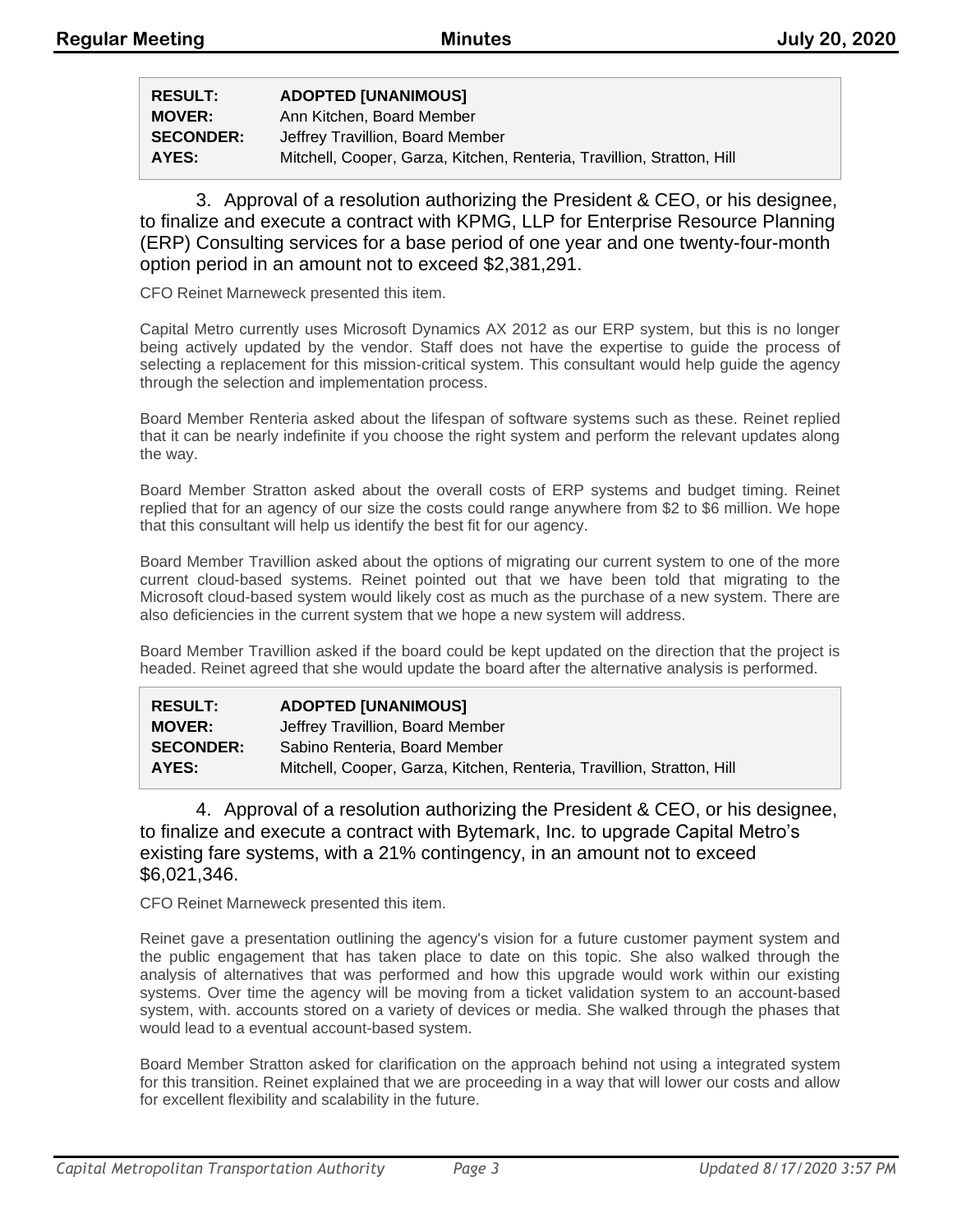Vice Chair Garza asked whether these systems would ever replace the ability to use cash for payment in future. Reinet replied that no, there would likely always be an option to pay with cash. Ideally we would like to minimize the use of cash, but it would not be eliminated. Board Member Travillion agreed on the importance of not cutting out parts of our community who might not be technologically savvy or who are un-banked.

President Clarke extended his thanks to staff members who have helped bring this upgrade forward over the last two years.

| <b>RESULT:</b>   | <b>ADOPTED [UNANIMOUS]</b>                                             |
|------------------|------------------------------------------------------------------------|
| <b>MOVER:</b>    | Eric Stratton, Board Secretary                                         |
| <b>SECONDER:</b> | Sabino Renteria. Board Member                                          |
| AYES:            | Mitchell, Cooper, Garza, Kitchen, Renteria, Travillion, Stratton, Hill |

5. Approval of a resolution authorizing the President & CEO, or his designee, to negotiate and execute a Development Agreement with Broadmoor Austin Associates, a Texas general partnership (Developer) for the Transit Facilities and Related Improvements at the Broadmoor Development property in an amount not to exceed \$\_\_\_\_\_\_\_\_\_\_\_.

This item was pulled and will brought forward at the August board meeting.

#### **RESULT: TABLED**

6. Approval of a resolution authorizing the President & CEO, or his designee, to finalize and execute an Interlocal Agreement between Capital Metro and the City of Austin to co-invest in and co-manage the Austin Bikeshare program for a four (4) year term with three (3) one-year options in an amount not to exceed \$2,250,000.

Vice President of Demand Response and Innovative Mobility Chad Ballentine presented this item.

Chad gave a brief presentation outlining the terms of the arrangement with the City of Austin to manage the program. The system would be overseen by a 5-member Oversight Committee. Rebranding is expected to occur prior to a relaunch later this year. There is also a planned expansion of the service area.

Board Member Kitchen commented that she hopes the expansion areas will include new areas of the city that have not been previously covered. Chad replied that there has been coordination to include transit corridors and underserved populations. Board Member Kitchen said that she would like further updates as these new areas are considered. She hopes that some aspect of the current B-Cycle branding can be retained.

Board Member Renteria commented how pleased he is with this partnership. He is an e-biker himself, and believes this program will be a success. Board Member Stratton echoed his comments, and said he would welcome the time when expansion might include areas near his home in Northwest Austin.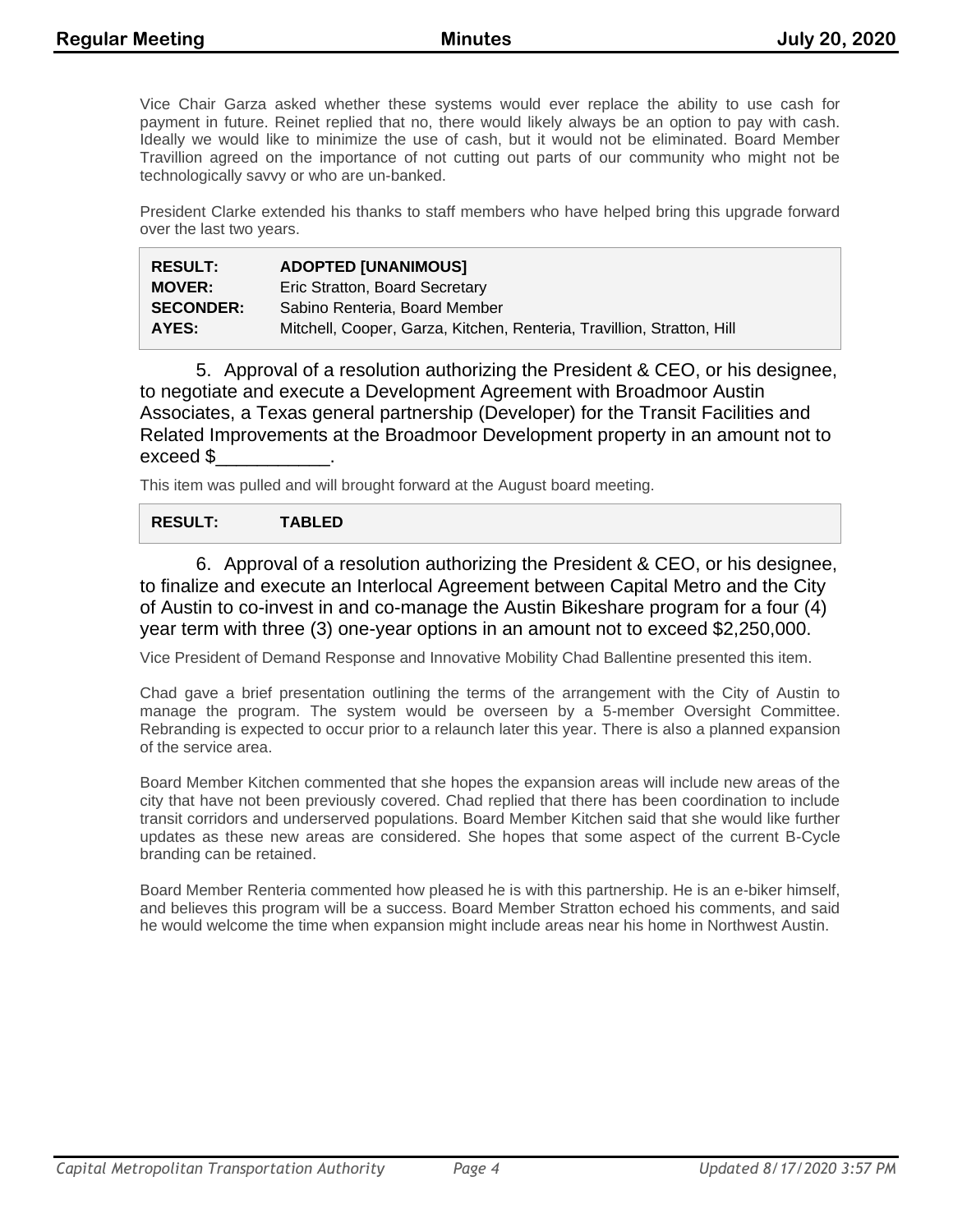| <b>RESULT:</b>   | ADOPTED [7 TO 1]                                                 |
|------------------|------------------------------------------------------------------|
| <b>MOVER:</b>    | Ann Kitchen, Board Member                                        |
| <b>SECONDER:</b> | Terry Mitchell, Board Member                                     |
| AYES:            | Mitchell, Cooper, Garza, Kitchen, Renteria, Travillion, Stratton |
| <b>NAYS:</b>     | Hill                                                             |

7. Approval of a resolution authorizing the President & CEO, or his designee, to finalize and execute a contract with Center for Transportation and the Environment (CTE) for technical assistance in support of electric bus implementation at Capital Metro and the FTA No and Low Emission Bus Grant awarded to Capital Metro in 2019 for a term ending September 30, 2021 with two (1) one-year options in an amount not to exceed \$169,691.

Capital Metro's Sustainability Officer Rob Borowski presented this item.

Portions of the grants that Capital Metro received for electric buses from the Federal Transit Administration (FTA) are reserved for technical assistance. Capital Metro was able to name both a vehicle provider (New Flyer) and a technical assistance provider in these grants. The technical assistance partner is the Center for Transportation and the Environment (CTE). CTE will perform three main tasks under this contract -- look at charging infrastructure alternatives; assess and plan for electric vehicle fleet deployment and expansion; and the creation of metrics and evaluation tools for the deployment.

Board Member Stratton asked if technical assistance was a prerequisite to receive these grants. Rob replied that it was recommended step in the process, but not a prerequisite. Board Member Stratton asked what the ramifications would be if the board did not approve this contract, if the grant award would be withdrawn. Rob responded that if the contract was not approved, the agency would not be able to go forward with the grant, or we would have to re-negotiate with the FTA.

| <b>RESULT:</b>   | <b>ADOPTED [UNANIMOUS]</b>                                             |
|------------------|------------------------------------------------------------------------|
| <b>MOVER:</b>    | Terry Mitchell, Board Member                                           |
| <b>SECONDER:</b> | Delia Garza, Vice Chair                                                |
| AYES:            | Mitchell, Cooper, Garza, Kitchen, Renteria, Travillion, Stratton, Hill |

## **VII. Presentations:**

### 1. FY 2021 Budget Update

CFO Reinet Marneweck presented this item.

Reinet presented an overview of the FY 2021 budget, including the budget development calendar and comparison with the current year. She also explained the effects of the expected move of Project Connect's expenses to the Austin Transit Partnership. She also presented the updated 5-Year Capital Plan, summarized the electric bus, fare collection, and downtown station initiatives, and reviewed reserve balances. She also discussed the impact of the COVID-19 pandemic on Capital Metro's finances.

### 2. Pandemic Recovery and Improvement Plan Update

Executive Vice President of Planning and Development Sharmila Mukherjee gave the presentation.

Sharmila summarized the agency's response to the pandemic, including the service adjustments that will serve as this year's August Service change. She reviewed efforts to protect customers, operators and staff as well as current ridership trends. The agency is using daily boarding data and prior-year trends to make decisions about restoration of service levels for the fall. She walked through some of the possible restoration scenarios but emphasized the need to remain agile as we move toward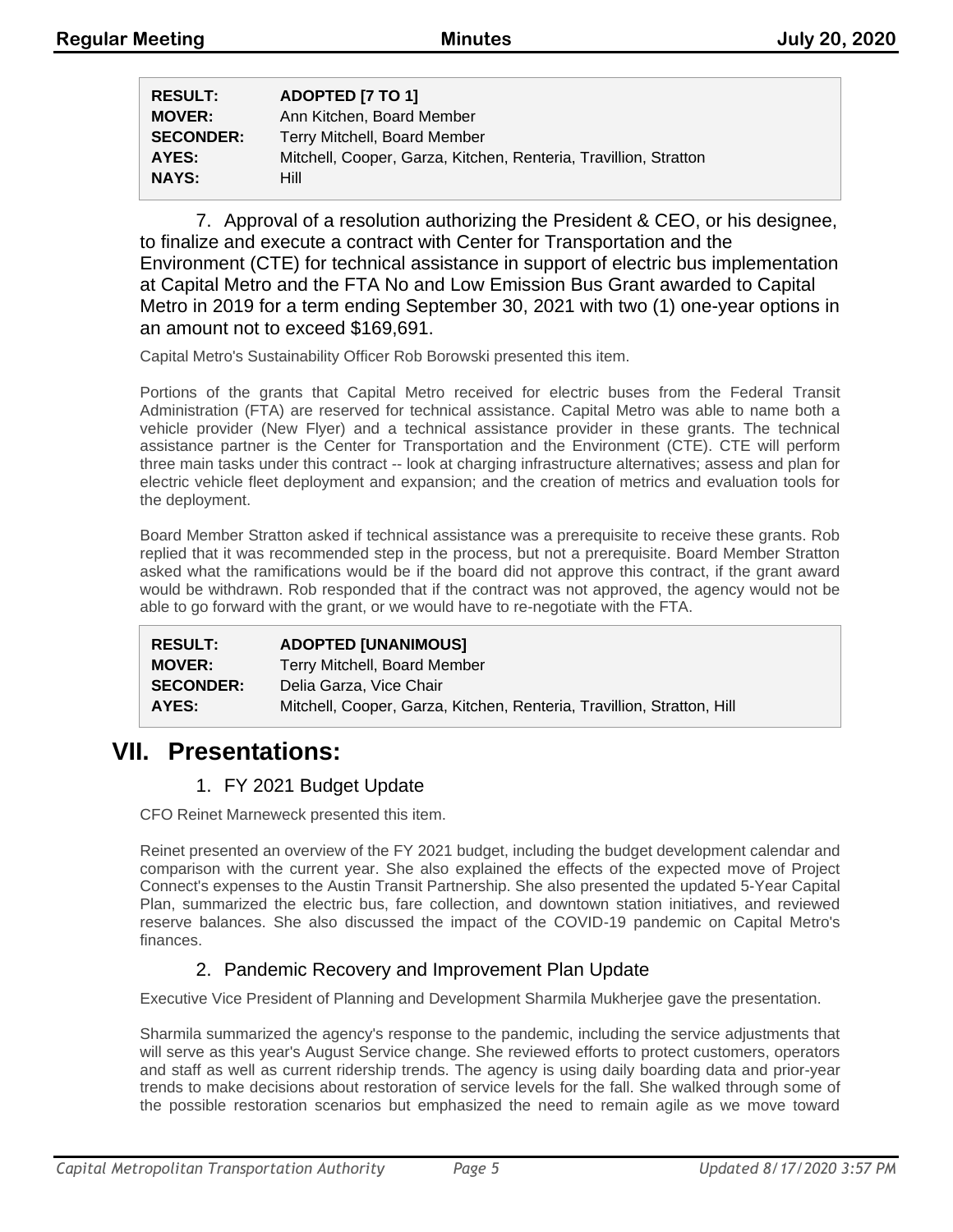making the final changes. The agency has recently launched a special area of the website with a dashboard and other information on the changes due to COVID.

In response to a question from Chair Cooper, Sharmila discussed the current Federal Transit Administration guidance on service changes. Due to the pandemic, FTA is currently not requiring board approvals and public hearings for service adjustments.

### 3. Diversity, Inclusion and Equity Program Plan Update

Executive Vice President of Administration and Diversity and Inclusion Officer Donna Simmons gave the presentation.

Donna relayed a short story about her own experiences with segregation growing up in Virgina in the mid-1970s as her introduction into this important topic. She reviewed the Capital Metro guiding principles and emphasized that diversity and inclusion is a big part of them. She outlined an initiative to create a diversity, equity and inclusion council for the agency, which would also include members of the community. She also gave statistics on the diversity of r Capital Metro and its contractors, and reviewed recent metrics for the agency in working with DBE/SBE contractors and subcontractors.

Board Member Travillion thanked Donna and emphasized the importance of these efforts in ensuring that Capital Metro remains a leader in this space. Board Member Stratton followed with a question about coordination with the City of Austin on these efforts. He also emphasized the importance of including physical disability as an equity issue.

### **VIII. Reports:**

### 1. President's Report

President Clarke presented his monthly report. He thanked the staff for their recent efforts on the initiatives presented today and gave kudos for all the hard work recently. He highlighted next week's joint board/City Council meeting and outlined the next steps on Project Connect. Finally he recognized Government Relations intern Jordan McGee on being awarded an academic scholarship from the American Public Transportation Association to continue her studies at UT.

# **IX. Executive Session of Chapter 551 of the Texas Government Code:**

Section 551.071 for consultation with an attorney for legal advice related to local government corporations

Into executive session: 1:31 p.m. Out: 2:12 p.m.

# **X. Items for Future Discussion:**

## **XI. Adjournment**

# **ADA Compliance**

*Reasonable modifications and equal access to communications are provided upon request. Please call (512) 369-6040 or email ed.easton@capmetro.org if you need more information.*

*BOARD OF DIRECTORS: Wade Cooper, Chair; Delia Garza, Vice Chair; Eric Stratton, Secretary; Terry Mitchell; Troy Hill; Ann Kitchen, Jeffrey Travillion and Pio Renteria.* 

The Board of Directors may go into closed session under the Texas Open Meetings Act. In accordance with Texas Government Code, Section 551.071, consultation with attorney for any legal issues, under